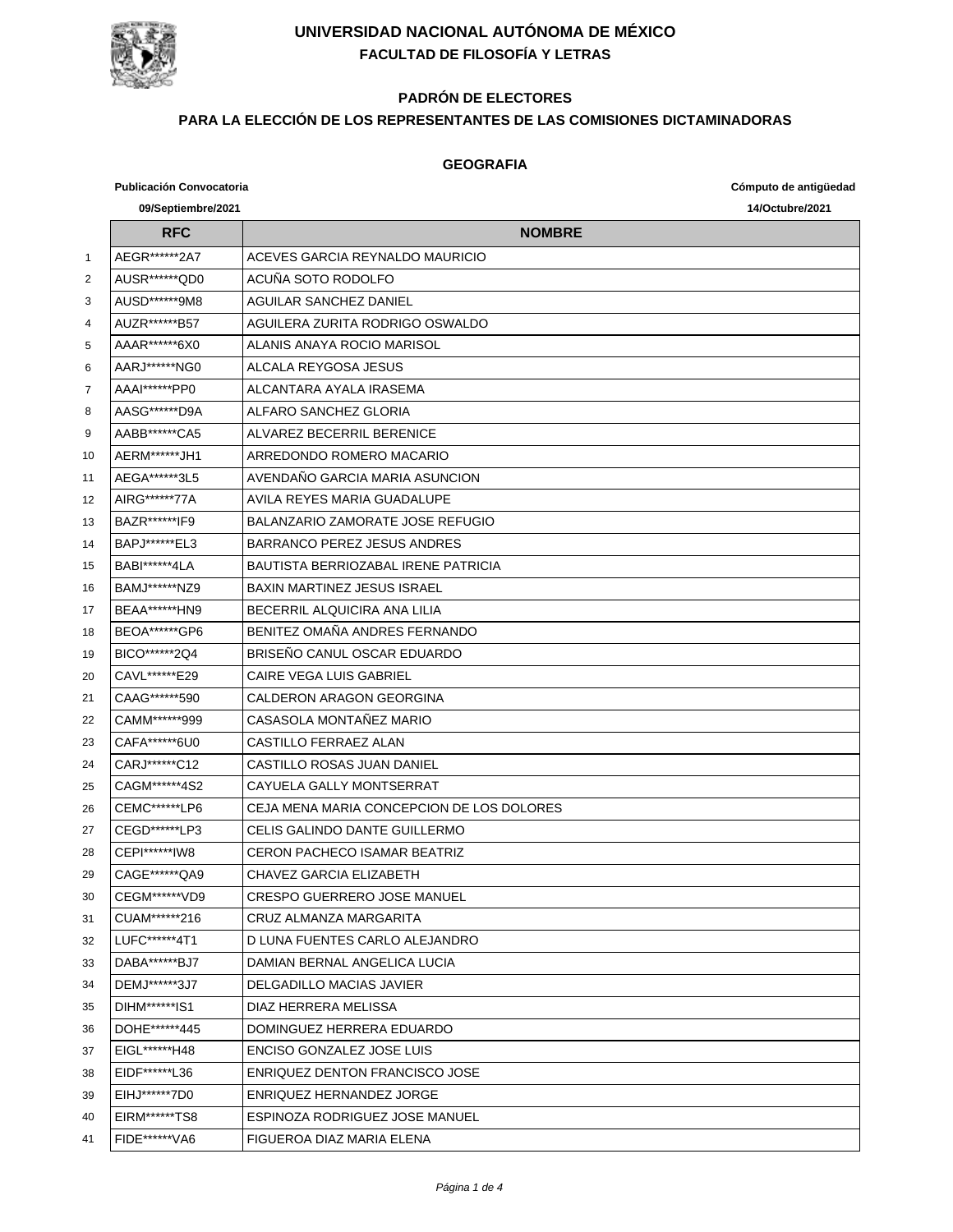

# **PADRÓN DE ELECTORES**

#### **PARA LA ELECCIÓN DE LOS REPRESENTANTES DE LAS COMISIONES DICTAMINADORAS**

#### **GEOGRAFIA**

|    | <b>Publicación Convocatoria</b> |                                       | Cómputo de antigüedad |
|----|---------------------------------|---------------------------------------|-----------------------|
|    | 09/Septiembre/2021              |                                       | 14/Octubre/2021       |
|    | <b>RFC</b>                      | <b>NOMBRE</b>                         |                       |
| 42 | <b>FOEM******MF5</b>            | FLORES ESPINOSA MIGUEL ANGEL          |                       |
| 43 | FAGA*******N65                  | FRANCO GONZALEZ ANGELICA MARGARITA    |                       |
| 44 | GAPM******326                   | GALEANA PIZAÑA JOSE MAURICIO          |                       |
| 45 | GAAT******UA2                   | GARCIA ARIZAGA MARIA TERESA LIDIA     |                       |
| 46 | GALA******STA                   | GARCIA DE LEON LOZA ARMANDO           |                       |
| 47 | GAME******Q68                   | GARCIA MALDONADO EDGAR                |                       |
| 48 | GAML******AC3                   | GARCIA MARTINEZ LUZ ELENA             |                       |
| 49 | GARF******KU6                   | GARCIA RODRIGUEZ FRANK GUSTAVO        |                       |
| 50 | GAGA*******977                  | <b>GARIBAY GOMEZ JOSE ALBERTO</b>     |                       |
| 51 | GAZJ******8Y0                   | GASCA ZAMORA JOSE                     |                       |
| 52 | GAGI******9L0                   | <b>GAVILAN GALICIA MA. IRACEMA</b>    |                       |
| 53 | GOML*******NR0                  | <b>GOMEZ MENDOZA LETICIA</b>          |                       |
| 54 | GORP******IH4                   | <b>GOMEZ REY PATRICIA</b>             |                       |
| 55 | GORJ ****** JP7                 | <b>GOMEZ ROJAS JUAN CARLOS</b>        |                       |
| 56 | GOLF*******7D0                  | <b>GONZALEZ LUNA FABIAN</b>           |                       |
| 57 | GOOC******V90                   | GONZALEZ ORTEGA CARLA ALEJANDRA       |                       |
| 58 | GORP *******BSA                 | GONZALEZ RAMIREZ PASTOR GERARDO       |                       |
| 59 | GUDR*******                     | GUERRA DIAZ RICARDO                   |                       |
| 60 | GUAA*******CV5                  | GUTIERREZ ALVAREZ DEL CASTILLO ADRIAN |                       |
| 61 | GUNC*******H47                  | <b>GUTIERREZ NIETO CECILIA</b>        |                       |
| 62 | HAKG*******377                  | HATCH KURI GONZALO                    |                       |
| 63 | HAML******1X1                   | HAYASHI MARTINEZ MARIA DE LA LUZ      |                       |
| 64 | HEGL******ALA                   | HERNANDEZ GONZALEZ JOSE LUIS          |                       |
| 65 | HESM******A23                   | HERNANDEZ SANCHEZ MARCOS PALEMON      |                       |
| 66 | HESD*******IPA                  | HERRERA SANTANA DAVID ISRAEL ALBERTO  |                       |
| 67 | IAGV******GM6                   | IBARRA GARCIA MARIA VERONICA          |                       |
| 68 | JIMI*******S97                  | JIMENEZ MAYA IVAN                     |                       |
| 69 | JIOJ******LG7                   | JIMENEZ ORTEGA JORGE                  |                       |
| 70 | JIRE******H74                   | JIMENEZ RODRIGUEZ EVA CITLALI         |                       |
| 71 | JUGC*******SR3                  | JUAREZ GUTIERREZ MARIA DEL CARMEN     |                       |
| 72 | LARJ ******7H3                  | LAZCANO REYNOSO JAZMIN                |                       |
| 73 | LEHE******PS5                   | LEON HERNANDEZ EFRAIN                 |                       |
| 74 | LOCT******3E9                   | LOPEZ CASTRO MARIA TERESA             |                       |
| 75 | LOCI******1S7                   | <b>LOPEZ CISNEROS ILLIE</b>           |                       |
| 76 | LOGR*******652                  | LOPEZ GOMEZ ROGELIO                   |                       |
| 77 | LOLL******272                   | LOPEZ LEVI LILIANA                    |                       |
| 78 | LOLA******ID0                   | LOPEZ LOPEZ ALVARO                    |                       |
| 79 | LUML******K32                   | LUNA MONTOYA JOSE LUIS                |                       |
| 80 | MAFC******R07                   | <b>MARES FLORES VERONICA</b>          |                       |
| 81 | MALV ****** NI9                 | <b>MARTINEZ LUNA VICTOR MANUEL</b>    |                       |
| 82 | MAMI******7A7                   | MARTINEZ MARTINEZ ITZAM TONALLI       |                       |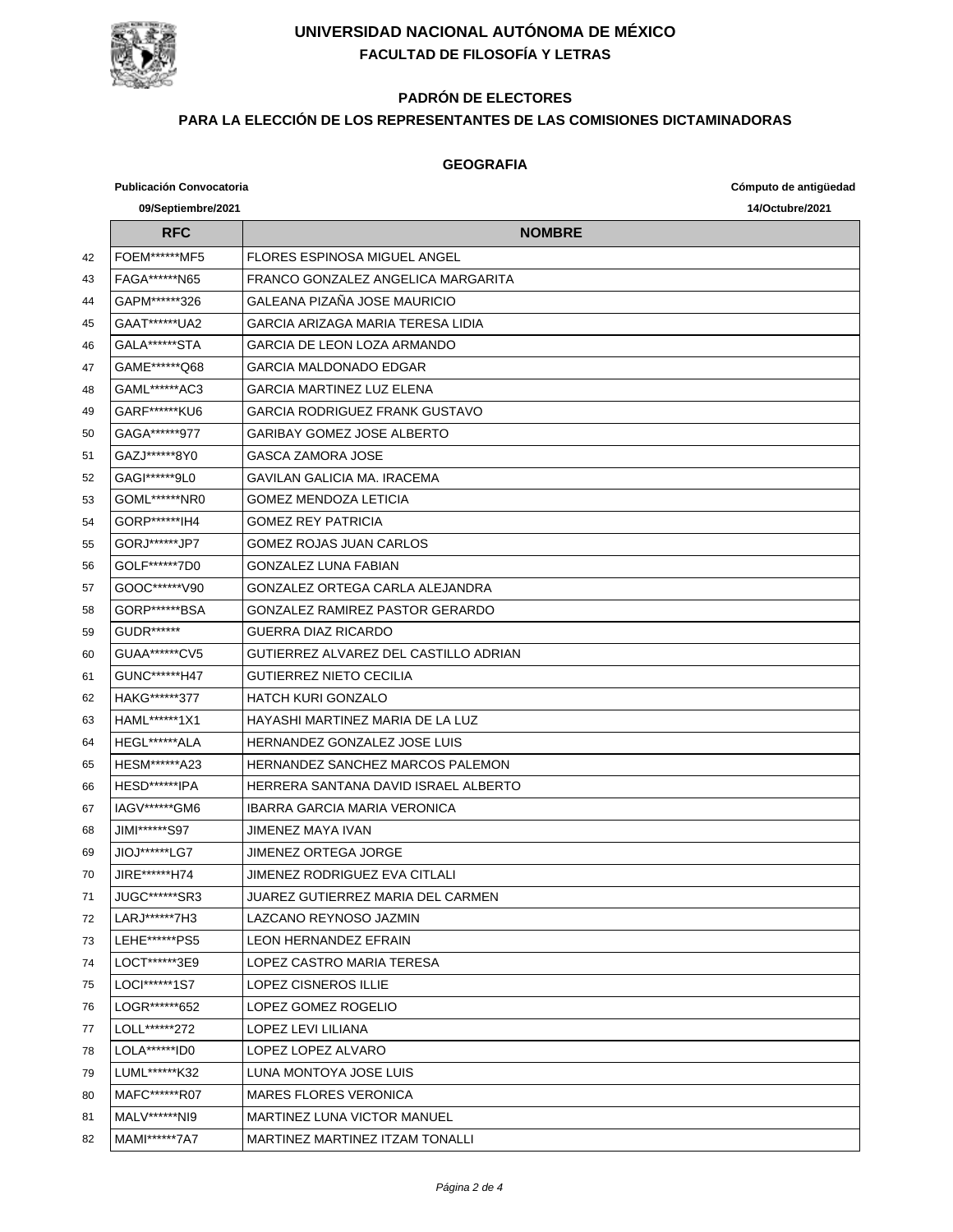

# **PADRÓN DE ELECTORES**

#### **PARA LA ELECCIÓN DE LOS REPRESENTANTES DE LAS COMISIONES DICTAMINADORAS**

#### **GEOGRAFIA**

**Publicación Convocatoria Cómputo de antigüedad**

|     | 09/Septiembre/2021    | 14/Octubre/2021                        |
|-----|-----------------------|----------------------------------------|
|     | <b>RFC</b>            | <b>NOMBRE</b>                          |
| 83  | MARU******RP8         | <b>MARTINEZ RAMIREZ URIEL</b>          |
| 84  | MARL******IQ0         | MATIAS RAMIREZ LUCIA GUADALUPE         |
| 85  | MECR******BR0         | MENDOZA CHAVEZ ROSA JANETTE            |
| 86  | MEVH******HB1         | <b>MENDOZA VARGAS HECTOR</b>           |
| 87  | MOCP*******HP7        | <b>MONTES CRUZ PEDRO</b>               |
| 88  | MOHE******5DA         | MONTIEL HERNANDEZ ENRIQUE              |
| 89  | MOJA******RQ3         | <b>MORALES JAIME</b>                   |
| 90  | <b>MOVL******</b>     | MORALES VILLANUEVA LUIS ENRIQUE        |
| 91  | MOWJ******1V8         | MORALES WHITNEY JOHANNA                |
| 92  | MULE*******B57        | <b>MUNOZ LOPEZ ENRIQUE</b>             |
| 93  | MUMA******AVA         | MURATA MASANORI                        |
| 94  | NAMJ*******EU9        | NAVARRO MORENO JESUS ABRAHAM           |
| 95  | NECR******3V6         | NEGER CHRISTOPH                        |
| 96  | NEZA******665         | NEYRA ZENDEJAS ADRIANA CONSTANZA       |
| 97  | OIMP******7QA         | OLIVERA MARTINEZ PATRICIA FUGENIA      |
| 98  | OEMM******A49         | OLVERA MOLINA MONICA                   |
| 99  | OEHM******ENA         | ORTEGA HERRERA JOSE MANUEL             |
| 100 | OESN******SW1         | ORTEGA SARABIA NORMA MARIA DE JESUS    |
| 101 | PACJ******3M6         | PADILLA CASTILLO JORGE                 |
| 102 | PABJ******G10         | PAULINO BECERRIL JUAN CARLOS           |
| 103 | <b>PEGA*******CB9</b> | PEÑA GARCIA ALEJANDRA                  |
| 104 | PELA*******QH4        | PENSADO LEGLISE MARIA DE LOS ANGELES   |
| 105 | <b>PECK******GU7</b>  | PEREYRA CASTRO KARLA                   |
| 106 | PEML******AC9         | PEREZ MACIAS LUIS FERNANDO             |
| 107 | <b>PEMA******FB0</b>  | PEREZ MARTIN MARIA ANGELES             |
| 108 | PERA*******EY3        | PEREZ ROJAS ALBERTO                    |
| 109 | PETE*******H67        | PEREZ TORRES EDUARDO ANTONIO           |
| 110 | PEVM*******GS4        | PEREZ VAI ADEZ MARTHA                  |
| 111 | POFE******9A2         | <b>PROPIN FREJOMIL ENRIQUE</b>         |
| 112 | QUVG******LN0         | QUINTERO VENEGAS GINO JAFET            |
| 113 | RAMV******M42         | RAMIREZ MENDEZ VERONICA ALEJANDRA      |
| 114 | RACE******33A         | RANGEL CALVILLO ESTELA                 |
| 115 | REGE*******EX6        | REYES GONZALEZ ERIKA ROCIO             |
| 116 | ROGL******MF1         | RODRIGUEZ GAMIÑO MARIA DE LOURDES      |
| 117 | ROGE *******UD3       | RODRIGUEZ GONZALEZ EMILIANO            |
| 118 | ROVF******AF8         | RODRIGUEZ VAN GORT MARY FRANCES TERESA |
| 119 | RODG*******HP9        | ROLDAN DAVILA GENOVEVA                 |
| 120 | ROBG******CW8         | ROMERO BARTOLO GERARDO                 |
| 121 | ROTT*******FB1        | ROMERO TOVAR MARIA TERESA              |
| 122 | RUAC*******UU2        | RUIZ ABAD CARLOS ALBERTO               |
| 123 | SALR******IN0         | SALCEDA LOPEZ RAFAEL                   |